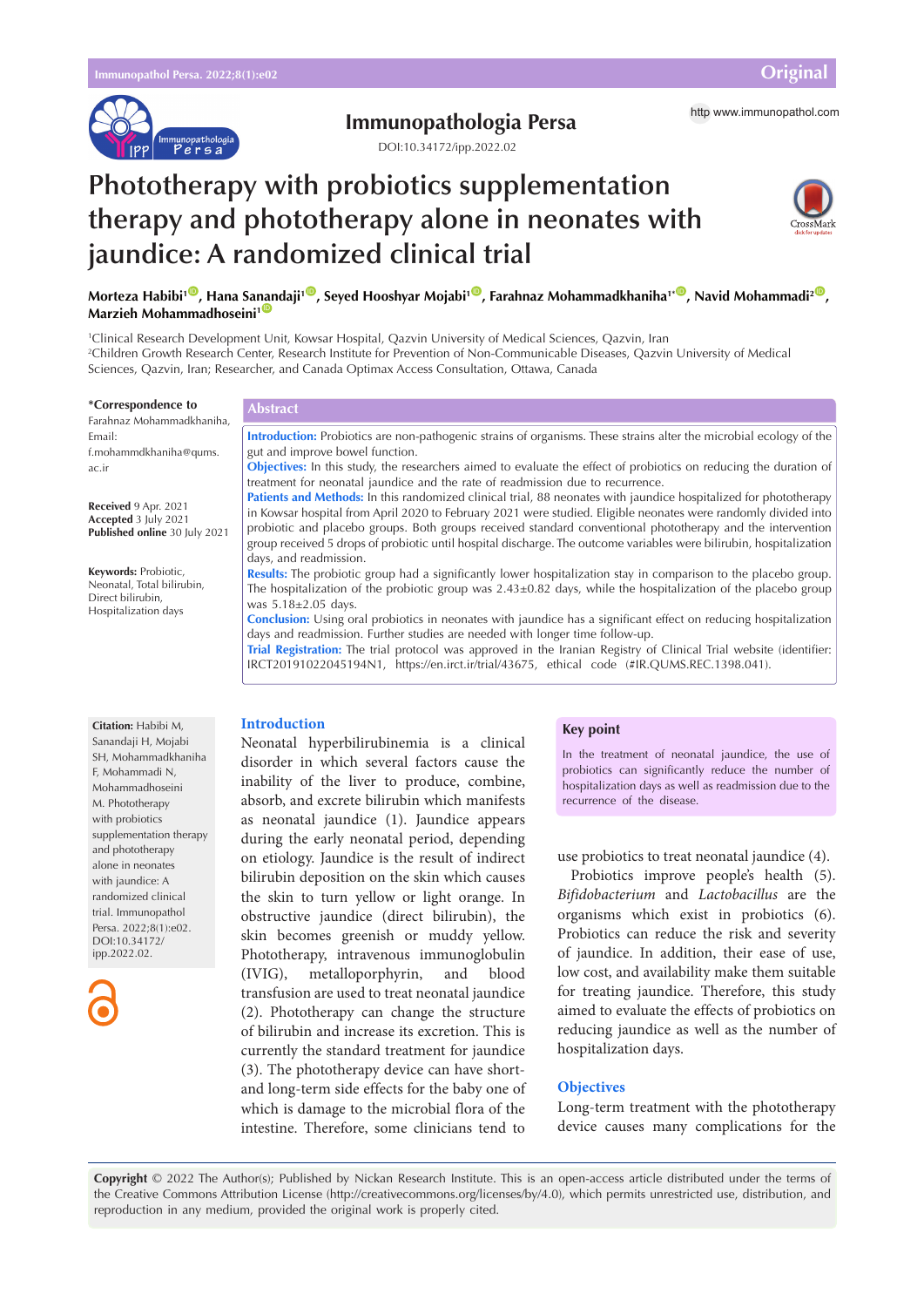baby. Therefore, to prevent possible complications, the researchers decided to use oral probiotics to reduce the length of hospital stay.

# **Patients and Methods** *Study design*

This clinical trial was conducted on 88 infants with jaundice in the Neonatal Unit of Kowsar Educational, Research, and Medical Center of Qazvin from 2020 to 2021. The study was conducted on 88 infants with neonatal hyperbilirubinemia selected through convenience sampling.

Two combined methods were used for selecting the case and control groups. First, the infants were visited by a neonatologist and their health was confirmed. Based on a random system, the infants were divided into two groups to carry out the project. The subjects were assigned to probiotic ( $n=44$ ) and control groups ( $n=44$ ) by random allocation. The inclusion criteria were birth weight of more than 2000 g, gestational age under 35 weeks (fertilization age was 27 weeks and did not exceed 35 weeks), having no diseases (healthy babies who had no problems or illnesses in the first week of life), and Iranian nationality. The exclusion criteria were the parents' dissatisfaction with continuing to participate in the research, the neonates' death or critical condition, the neonates' discharge before the end of the study, congenital anomalies, sepsis, thrombocytopenia, diastolic pressure greater than 60 mm Hg, shock, hydrops fetalis, inflammation, seizures, and hemolytic diseases. The researchers first explained the goals and methods of the research to the infants' parents and after receiving their informed consent, they started the intervention. The data collection tools included a demographic record, a probiotic checklist, and a neonatal bilirubin checklist.

In the placebo group, based on bilirubin levels, phototherapy and distilled water were administered. In this group, the infants were given a five ml distilled water pack (Shahid Ghazizadeh Pharmaceutical Co.). In the probiotic group, in addition to phototherapy, five drops of oral probiotic (Pedilact) were given to the infants twice a day (Zist Takhmir Co.). Then, the bilirubin changes and the number of hospitalization days were measured. On the day of discharge, the total and direct bilirubin levels were measured in the two groups and the number of hospitalization days for phototherapy treatment was also recorded.

# *Data analysis*

The data collected in this study were analyzed by SPSS software (version 21). An independent T-test and ANOVA were used to compare the relationship between probiotics and bilirubin results. A p-value of less than 0.05 was considered a significant level. The data were analyzed using 2-way ANOVA for repeated measures between groups and an independent t-test for continuous variables. P-values of less than 0.05 were considered significant.

# **Results**

The CONSORT diagram for the study is depicted in [Figure](#page-2-0)  [1](#page-2-0). Eighty-eight neonates were in the study including 44 neonates in the probiotic group and 44 preterm infants in the placebo group. The probiotic and placebo groups were comparable in age, gender, and bilirubin. They received the same appropriate management except for the use of probiotics or placebo. [Table 1](#page-2-1) summarizes the demographic and clinical characteristics as well as the neonatal outcomes of the probiotic group versus the placebo control group. The average age of the participants in the probiotic group was  $33.05 \pm 2.2$  weeks and the majority of the neonates were male (50, 56.8%).

Using repeated measurement and independent t-test, the study showed non-significant differences between the two groups concerning bilirubin on the hospitalization and discharge days. In addition, the median total and direct bilirubin levels were comparable in both groups (*P*<0.001; [Table 1\)](#page-2-1). The present study investigated the effects of probiotics and non-probiotics on the neonates' bilirubin levels and hospitalization days. The results showed significant decreases in the total and direct bilirubin levels of the two groups. The neonatal total bilirubin levels in the probiotic group on the hospitalization and discharge days were 14.55 mg/dL and 10 mg/dL, respectively, whereas in the placebo group, they were 14.07 mg/dL and 10 mg/dL, respectively. In addition, the neonatal total bilirubin levels in the probiotic group on the hospitalization and discharge days were 0.7 mg/dL and 0.51 mg/dL, respectively, while in the placebo group, they were 0.5 mg/dL and 0.46 mg/ dL respectively. The total and direct bilirubin levels of the two groups were reduced almost equally in the two groups. The mean numbers of hospitalization days in the probiotic and placebo groups were  $2.43 \pm 0.82$  and  $5.18 \pm 2.5$  days, respectively. Furthermore, in the placebo group, eight infants were hospitalized again after discharge due to increased bilirubin. The total bilirubin and direct bilirubin levels at the time of readmission were 15.42±2.13 mg/dL and  $0.48 \pm 0.09$  mg/dL, respectively.

# **Discussion**

Hyperbilirubinemia treatment aimed to prevent the indirect bilirubin levels from reaching the point at which neurotoxicity, deafness, and kernicterus may occur. Intensive and single Phototherapy is the treatment of choice for infant hyperbilirubinemia and was administered equally for the infants in both groups. A variety of drugs prescribed such as phenobarbital and clofibrate have been proposed for reducing hospitalization duration. The purpose of probiotics is to increase the number of beneficial bacteria in the bowels. Recently, probiotics are useful for treating gastroenteritis by slowing bacterial growth. The mean levels of total and direct bilirubin were compared in each group. The bilirubin level decreased significantly compared to the day of hospitalization. However, this difference was not significant between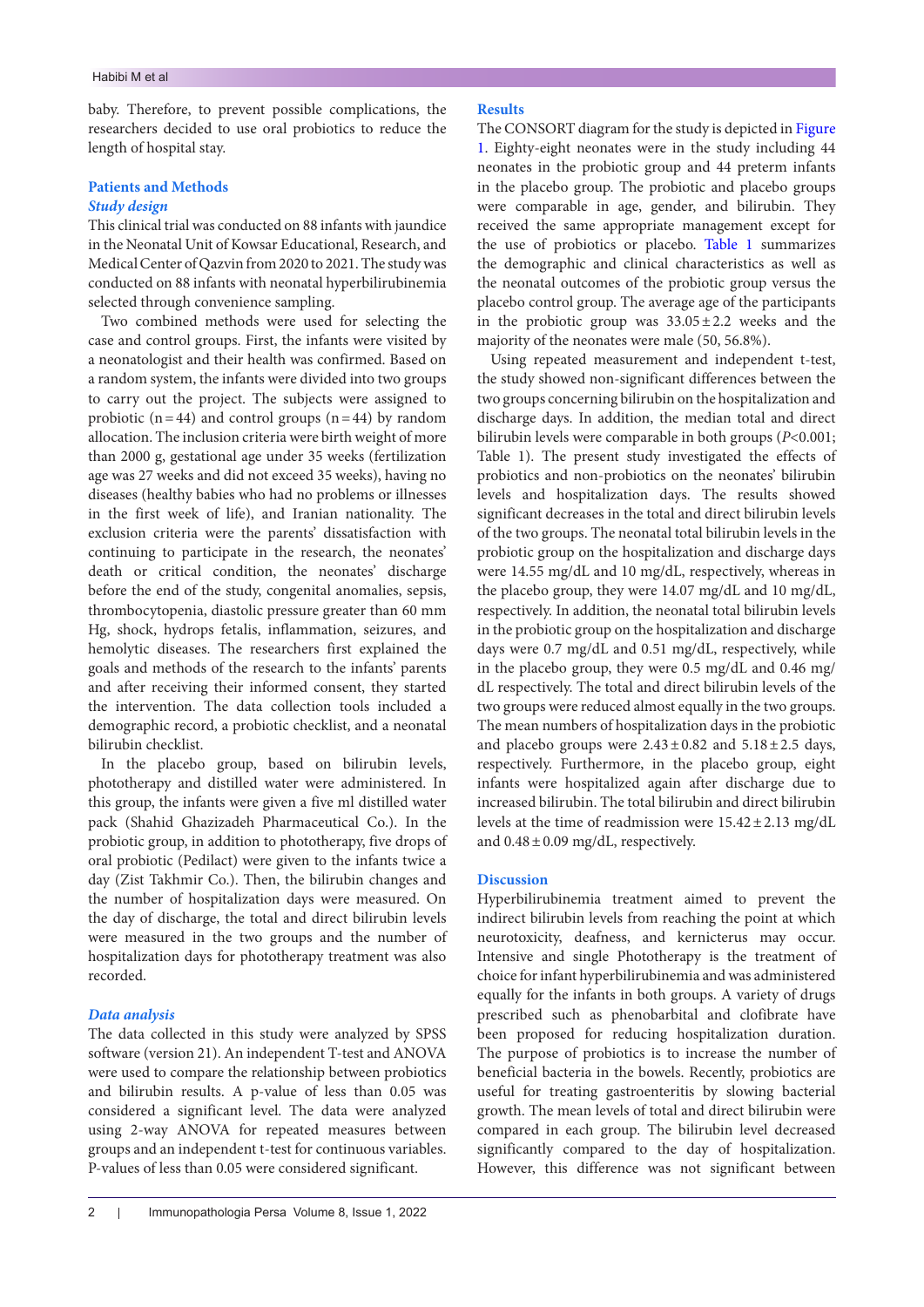<span id="page-2-0"></span>

**Figure 1**. The flowchart of the study.

the two groups [\(Table 1](#page-2-1)). Nevertheless, there was a significant difference between the two groups regarding hospitalization (*P*<0.001; [Table 1\)](#page-2-1). This means that probiotics can lower a baby's bilirubin in less time. In addition to reducing the hospitalization days, this can also reduce the costs of the health care system. The results of the study of Demirel et al showed that using probiotics reduced the hospitalization days which is consistent with those of the present study (4). According to research by Mutlu et al, probiotic support initiated immediately after birth has a positive effect on bilirubin metabolism and may reduce the risk of jaundice (7). The study of Liu

et al also demonstrated Probiotics lowered the serum bilirubin levels rapidly, safely, and significantly, and accelerated jaundice fading as well. Probiotic therapy is worthy of application in clinical practice (8). Moreover, Chen et al. Found in a meta-analysis of 13 clinical trials involving 1067 infants that probiotics supplementation therapy is an effective and safe treatment for pathological neonatal jaundice (9). In a systematic review, Deshmukh et al reviewed nine articles on 2040 infants. They found that probiotic supplementation may reduce the duration of phototherapy in infants with jaundice (10). Therefore, the results of these studies are consistent with those of the

```
Table 1. Demographic characteristics and outcomes of the patients in probiotic and placebo group (N = 88)
```

|                                            | Intervention group $(n = 40)$ | Control group $(n = 40)$ | $P$ value* |
|--------------------------------------------|-------------------------------|--------------------------|------------|
| Gender, No. (%)                            |                               |                          | 0.671      |
| Female                                     | 24(54.5)                      | 26(59.1)                 |            |
| Male                                       | 20(45.5)                      | 18(40.9)                 |            |
| Gestational age (wk)                       |                               |                          | 0.959      |
| <37                                        | 4(9.1)                        | 6(13.6)                  |            |
| >37                                        | 40 (90.9)                     | 38 (86.4)                |            |
| Birth weight (g)                           |                               |                          | 0.999      |
| $<$ 2500                                   | 4(9.1)                        | 6(13.6)                  |            |
| >2500                                      | 40 (90.9)                     | 38 (86.4)                |            |
| Base total bilirubin (mg/dL), mean±SD      | $14.55 \pm 3.36$              | $14.07 \pm 2.97$         | 0.478      |
| Base direct bilirubin (mg/dL), mean±SD     | $0.7 \pm 1.26$                | $0.5 \pm 0.11$           | 0.327      |
| Discharge total bilirubin (mg/dL), mean±SD | $10\pm2.06$                   | 10±1.49                  | 0.985      |
| Discharge direct bilirubin (mg/dL)         | $0.51 \pm 0.39$               | $0.46 \pm 0.10$          | 0.435      |
| Hospitalization (day)                      | $2.43 \pm 0.82$               | $5.18 \pm 2.5$           | 0.001      |
| *Independent t test.                       |                               |                          |            |